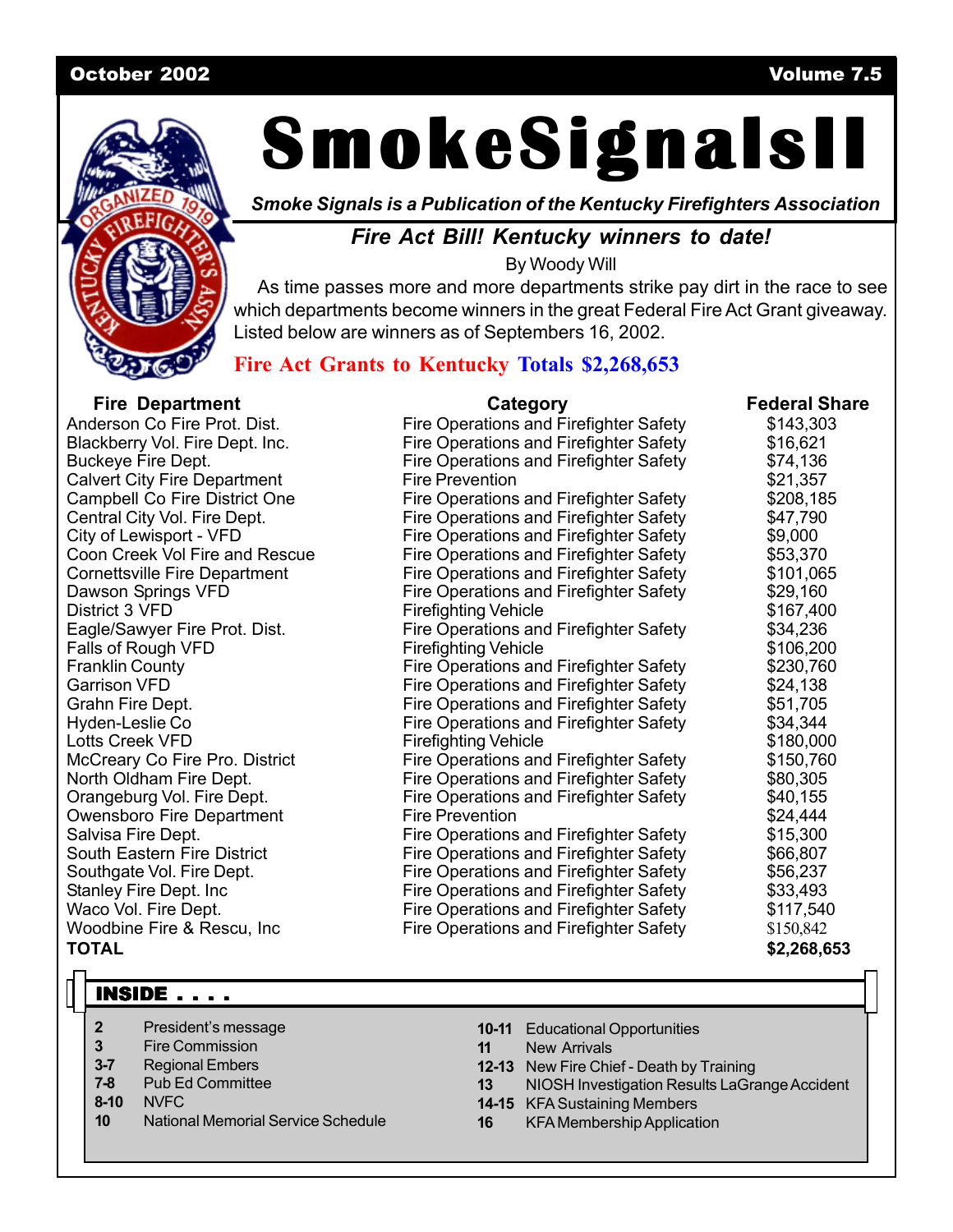

# From the President

Randy Lawson Here we GO! As I address you for the first time as your President I promise to be brief. If I may, I'd like to begin by commending Bill Carver and the Barren River Firefighters Association

for all their worry, effort and hard work. The conference was great.

 At the risk of repeating what I'm sure has been mentioned to you before, please take advantage of the KFA web site. It provides a wealth of information such as who's who in the Executive Board, Committees and Committee Chairpersons, Regional Associations and Regional Directors, meeting minutes, training information, even copies of past Smoke Signals (another priceless information tool). Our web masters and editors are greatly appreciated. They alone are worth what you pay in dues. It seems that we, as always, have a lot of things going on. We deal with legislative issues on a yearly basis now. It is no simple task to look out for the interests of the firefighters of KY with so much activity. The State Government Committee has already begun hearings pertaining to the insurance reform we have hoped would go away. As in the past the KFA will be present and active in fire and emergency service issues. In the meantime get familiar with your legislators. The old adage "there are strength in numbers", is especially true in the fire service community. The conference produced a little reorganization and a couple of new committees for this year. A PAC Committee was established to pursue the establishment of an independent political action committee. A Funding Research Committee was formed to research funding mechanisms available to firefighters in the State of KY. The Hall of Fame Committee will establish criteria and select recipients for induction of individuals annually into the KFA Hall of Fame. Finally, the Ethics Committee will be charged to study the Constitution & By Laws, operation of the KFA as they pertain to membership, election of officers and any other section or article pertinent to the ethical operation of our organization. Ethical, simply referring to our ability to function within the scope of the KFA Preamble and to avoid conflicts of interest. The membership committee was restructured somewhat to

improve effectiveness and track membership efforts. The Vice Presidents and Regional Directors will work more closely with the Regional Associations to recruit non-member departments and to promote active participation of departments that are members. I know I said I'd be brief….. Let me close by stating that I am very proud and honored to serve you. I am anxious about getting things to come together not only at conference time but also from now until then. The Executive Board and myself will work very hard to accommodate the needs of the Kentucky Firefighter. Work with us, while we work for you. Finally, allow me to thank Chief Reckner and the Board of Trustees of the Jeffersontown Fire Department for not only allowing me the latitude to actively participate in the KFA, but also for their support and encouragement Thank you and wish me luck.

# **Randy Lawson** President

# **Just A Reminder**

The KFA will no longer send Smoke Signals to any department that has not paid its dues. Dues are \$75.00 per department per year and are due the first of each year. Dues statements for next year will go out soon. Personal memberships have increased to \$25.00 per person. If you would like a copy of Smoke Signals delivered to your home you must pay a personal membership.

If you did not see any information about your area in this edition it's because no one from your association submitted any!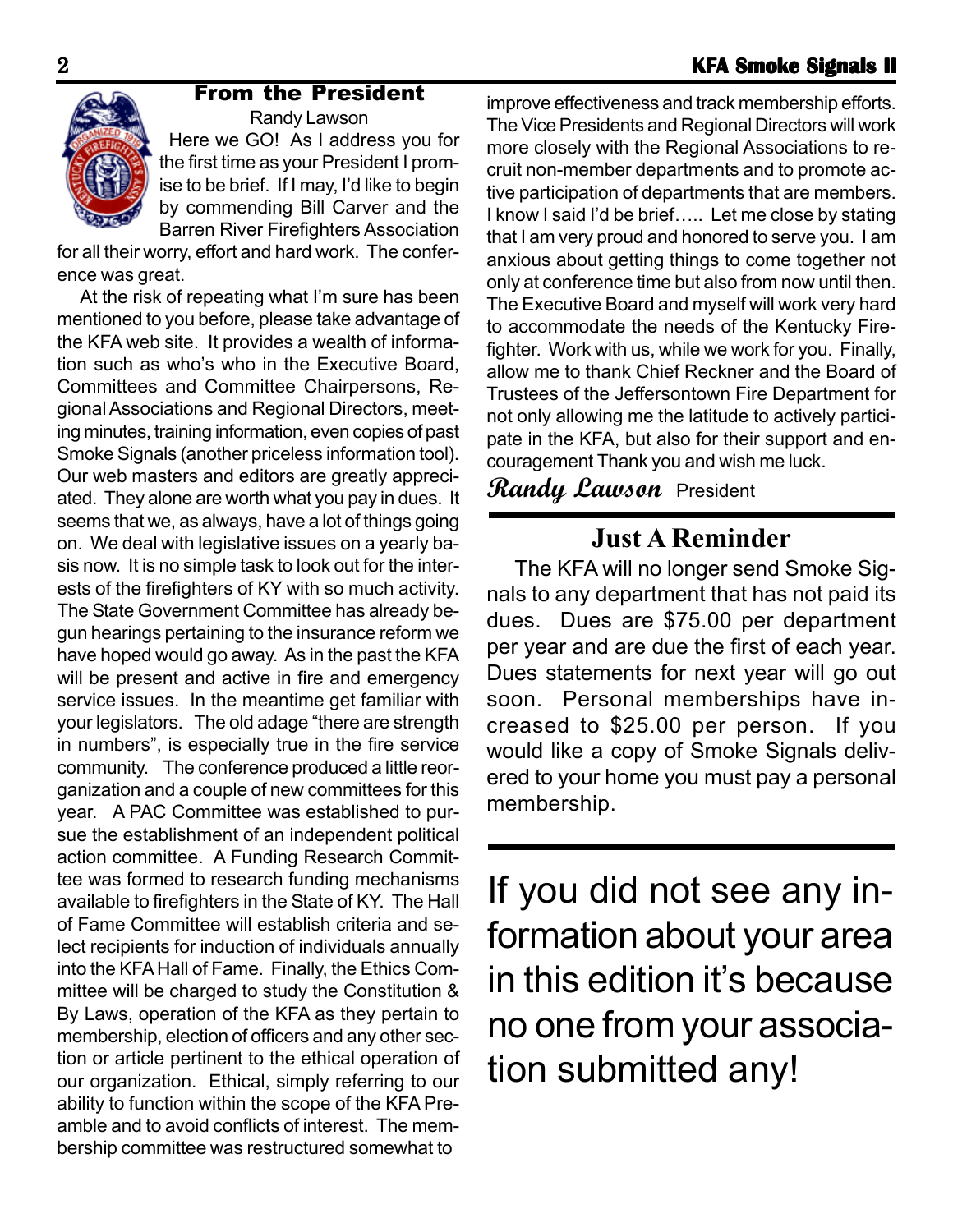### **KFA Smoke Signals II Bignals II Bignals II**



### FIRE COMMISSION Walter J. Lage

Division Director State Fire Commission

Three new members have been appointed to the Fire Commission. Judge Denny Noble of

Perry County will represent County Judges. Chief John Renn of Shively Fire Department will represent Chiefs of a paid department. Mr. Malcolm Franklin, Executive Director of Kentucky Division of Emergency Management will represent disaster and emergency services. Additionally, Walter Lage has been appointed as the Fire Commission's Executive Director.

The Fire Commission offices have been relocated**. Our telephone numbers, mailing address and e-mail addresses have remained the same.** Our new physical location is 805 –B Newtown Circle, Lexington, Kentucky. Please feel free to stop in and say hello.

All fire departments should have received a print out of their 2002 year-to-date training hours. Please remember that to qualify for state aid, a minimum of 50% of a department's members must be certified and receive 20 hours of training annually and this requirement must be completed annually by December 31.

For those that participate in the incentive program, please remember that in order to receive your incentive funds in a timely manner, your request should be in the Fire Commission office by the  $5<sup>th</sup>$  of each month. Should you fail to submit your request on time, payment for that period may be delayed for several months.

If you are applying for a low interest loan from the Fire Commission, the Loan Committee strongly recommends that you do not commit any funds (down payment) towards any purchase prior to your loan being reviewed and approved by the Loan Committee. A decision on your part to commit funds to a project prior to loan approval will not impact the decision of the Loan Committee. The loan application is being updated and additional information will be required to allow the Loan Committee to better evaluate the applications. Additionally, should a department pay off an existing Fire Commission loan, that department will not be considered for another loan *'Regional Embers' continued on next page*

for a period of 6 months. All loan application information must be received in the Fire Commission office by the  $10<sup>th</sup>$  day of the month preceding the month of the Fire Commission meeting. Fire Commission meetings are normally held in even numbered months.

Any correspondence should be sent to:

2750 Research Park Drive- Barn Annex P.O. Box 14092 Lexington, Kentucky 40512-4092

Our telephone numbers are:

1-800-782-6823

Fax – 859-246-3484

Web page address – www.kctcs.net/ kyfirecommission

To enter training hours via the internet – http://kyfiretraining.kctcs.net

# REGIONAL EMBERS



### **JACKSON PURCHASE FIREFIGHTERS ASSOCIATION**

**Troy Newcomb President**

Greetings from the JPFA and "Far Western Kentucky". As this article is being written the good folk in Western Kentucky are making preparations to join people from across this great nation of ours in remembering September 11, 2001. And this is as it should be. We must never forget the events and the aftermath of this terrible day in our nations history. There was so much tragedy, so much death and destruction, so many injuries and so many lives shattered that it is almost unbearable to try and remember. But we must remember and we must never forget those that lost their lives. Rather than dwelling on the death and the destruction we should focus on the events that occurred immediately following the tragedy. We should remember the heroic efforts of the firefighters, the police officers, the medical personnel and the extraordinary citizens at ground zero that worked tirelessly in an attempt to ease the pain and suffering of those that were killed and injured. We should remember those in leadership positions that attempted to make some sense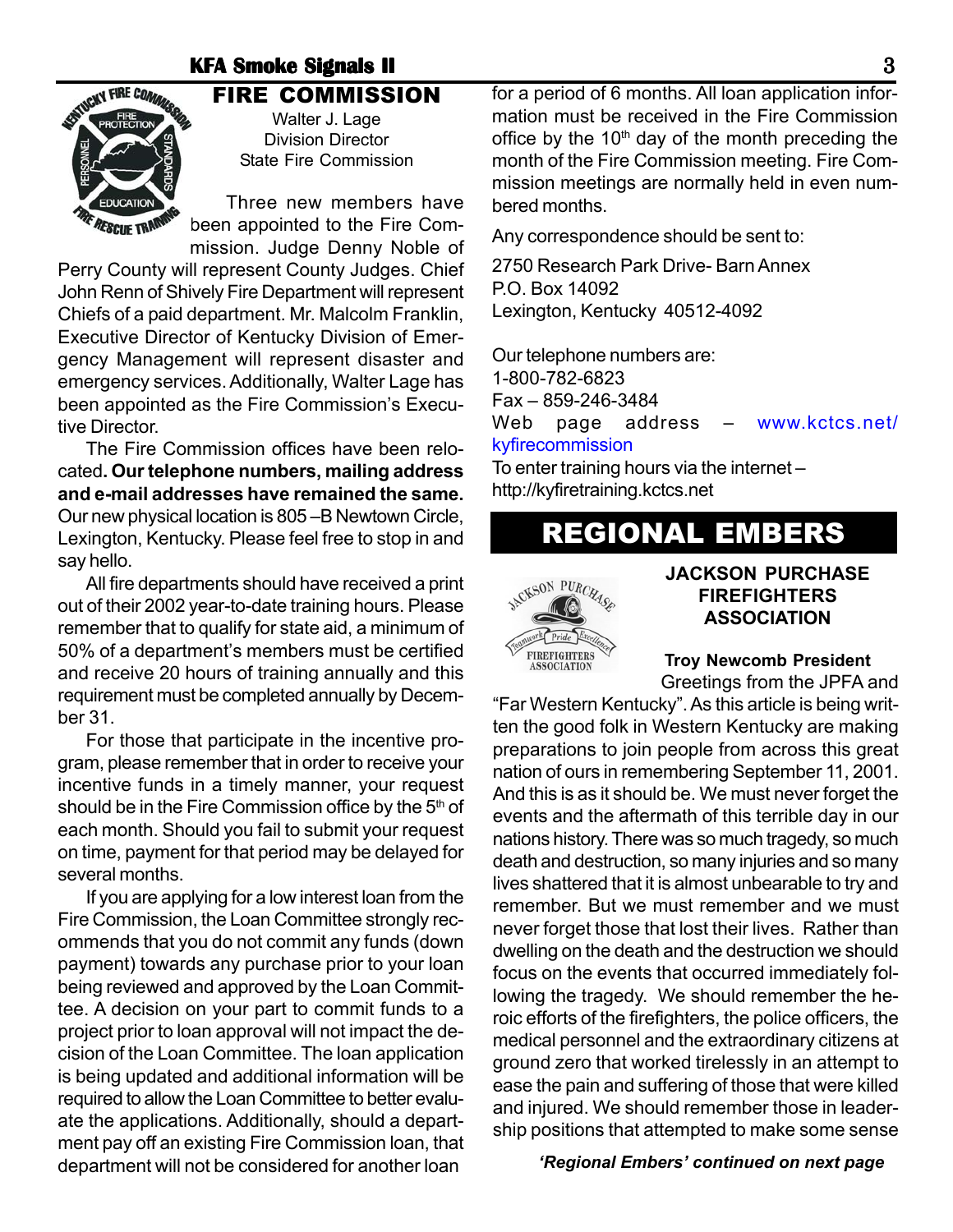#### *'Fire Commission" continued . . .*

out of this tragedy and mounted the initial rescue and recovery operations. We must remember the multitude of Americans, across these United States, that came together as one to pray, donate their money, their time, their efforts and their heartfelt support for all of those involved. And last, but not least, we must continue to support our President and his staff as they strive, through the political upheaval, to ensure that a tragedy of this nature never befalls our great nation again. Surely then this should be the crux of our 9/11 celebration. **GOD BLESS AMERICA**

Congratulations to KFA Past President Bill Carver and all of his support personnel that provided a great conference in Bowling Green, Kentucky. I am sure that everything did not go exactly as planned or as perfectly as these folks would have liked for it too, but they were probably the only ones that knew the difference. On the surface it ran like a well-oiled machine and that is the way it will be remembered. We all had a wonderful time and enjoyed and sincerely appreciated your hospitality. On behalf of all KFA members, thanks again.

Congratulations also to newly elected KFA President Randy Lawson. We wish him the best of luck during his tenure in office and pledge our support to him and his efforts. We would also like to take this opportunity to welcome Chief Bill Robbins of the Pineville Fire Department as 2<sup>nd</sup>. Vice President of the KFA. (Pending E Board Approval) Chief Robbins will fill the vacancy created by the resignation of Chief Earnest Clark of the London Fire Department.

Congratulations are in order for Chief Troy Newcomb of the Grand Lakes Fire Department in Grand Rivers, Kentucky. Chief Newcomb was elected  $4<sup>th</sup>$ . Vice President of the KFA, representing the West Region, at the conference in Bowling Green. He currently serves as president of the JPFA. I know that Chief Newcomb would want me, on his behalf, to be the first to invite everyone to mark your calendars now and plan on being in attendance at the KFA conference in the West Region in 2007.

Congratulations are in order to the Calvert City and Owensboro Fire Departments in the West Region on being selected to receive Federal Fire Grants. Calvert City was selected in the first round and Owensboro was selected in the third round. Chief Fred Ross of the Calvert City Fire Department indicated that the \$21,000.00 grant that his department received would be used for fire prevention. The Calvert City Fire Department plans to install a fire extinguisher and a smoke detector in every home in Calvert City that would like to have these items. Chief Ross said that the members of the volunteer fire department would not only deliver the extinguishers and detectors to the residence but also will install the units and provide the family members with instruction on the use and care of these items. That is a tall order for a volunteer fire department. However, Chief Ross says that the members of his department are committed to this operation and will see it through.

Remember to mark your calendars now for the JPFA Annual Fire School to be conducted March 22<sup>nd</sup>. & 23<sup>rd</sup>., 2003 at Kentucky Dam Village State Park in Gilbertsville, Kentucky. Kentucky Dam Village State Park is located 21 miles Southeast of Paducah, Kentucky just off of I-24. You will not want to miss this school!



NEAR TRADGEY AVERTED **By the Grace of God**

Friday, August 30, 2002 at approximately 1100 hours the Fulton Fire Department responded to a structure fire at the C & E Bar on Fourth Street in Fulton, Kentucky. The rear of the structure was fully involved on arrival. The first in engine was directed to the East side of the structure to protect a 500 gallon propane tank that was within ten feet of the building. The ladder truck was assigned to the South West corner of the structure to begin the firefight.

*'Regional Embers' continued on next page*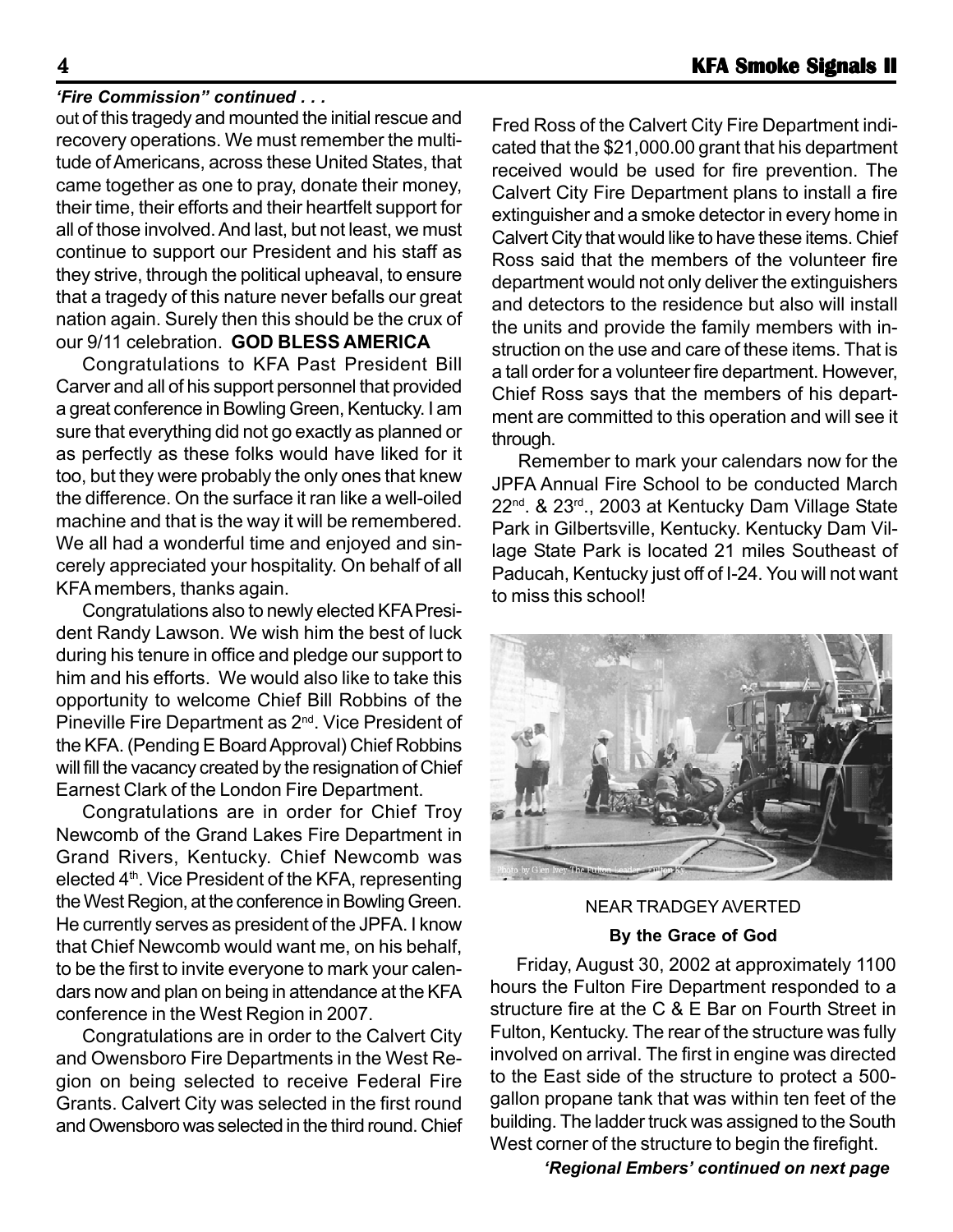#### *'Regional Embers' continued . . .*

The ladder truck was set up and Firefighter Deb Hartz donned her protective gear, including her SCBA and ascended the ladder to operate the ladder pipe. Deb Hartz got into position and signaled the pump operator to charge the three-inch line to the ladder pipe. As the line was charged, the ladder pipe came loose from the tip of the ladder and knocked Deb off. She fell 43 feet to the concrete driveway below. Firefighter/EMT's on the scene rushed to her aid immediately. The initial assessment revealed that she was unconscious and unresponsive but had a pulse and was breathing. During the process of stabilization with C collar, long back board and spider straps Deb regained consciousness. She was able to respond to verbal stimuli but was disoriented. She did realize that she was at the fire scene and gave the Firefighter/EMT's attending her hell because they had her restrained and would not permit her to continue the firefight.

Deb was transported to Parkway Regional Hospital in Fulton where she continued to improve. Test and x-rays revealed that she suffered a fractured pelvis, a chip fracture of the sternum, two broken teeth, a concussion, multiple contusions, a 4" laceration to the inside of her left knee and a fracture of the left elbow. She remained in the hospital until Monday, September 9, 2002 when she was allowed to go home. During her hospital stay she received therapy, was able to walk a short distance with the aid of a walker, take a good shower and sit in a wheel chair for short durations. Her condition is rather miraculous considering the nature of her accident. Her doctor indicates that complete recovery should take 12- 13 weeks.

Deb's husband, Fulton Fire Department Assistant Chief Jim Hartz is also doing fairly well. Jim was in command at the South East corner of the structure when Deb fell. He watched her come off of the ladder and hit the ground. I can not even imagine what he has gone through.

Also injured in the incident was Lieutenant Chris Fulcher of the Fulton Fire Department. Chris was operating the turntable at the time of the accident. When the ladder pipe came off of the ladder tip, the three-inch hose knocked Chris off of the turntable. He was wearing full turnout gear minus his SCBA.

Chris hit the ground running and was one of the first firefighter/EMT at Debs side. He assisted in transporting her to the hospital. It was not learned, until he was at the hospital that he too had been involved in the accident. Chris was x-rayed, treated and released the same day.

The South Fulton, Tennessee Fire Department had been requested for mutual aid early on in the incident. Following the accident, mutual aid was requested and received from Union City, Tennessee, Martin, Tennessee, and Water Valley, Kentucky.

The accident is under investigation at this time. There is no apparent reason, at this juncture, for the ladder pipe coming loose.

Deb Hartz will mend and she will fight other fires simply by the Grace of God. There is no other explanation. This accident reinforces what we all know and often times become complacent about. We work and live in a dangerous profession. And we should never forget this. Maybe, the good Lord is using Deb and this accident to give all of us a wake up call. Think Safety, Preach and teach Safety and BE SAFE.

# **Paul S. Billings**



# **Dixie Firefighters Association**

Randy Skinner – President

Greetings from the land of the Dixie. It looks from the landscape around us that fall is in the air. It is one of the prettiest times of the year. It is also the beginning of wildfire season. Wildfires claim the lives of more firefighters than any other fires we fight. Make sure your people have refreshed their training on this killer before they respond.

October is host to "Fire Prevention Week". This year it is October 6-12. October is also the month the Dixie has its memorial service and awards program. This year it will be held October 24 at the Bowen Training Center 630 College Street Road Elizabethtown. We will be dedicating the second phase of the memorial. Phase II we will erect two more posts to bring the total to four posts. The two new posts will feature two additional segments of our response community. The new post on the right will feature a police and sheriff badges side by side to symbolize law enforcement. The new post on the

*'Regional Embers' continued on next page*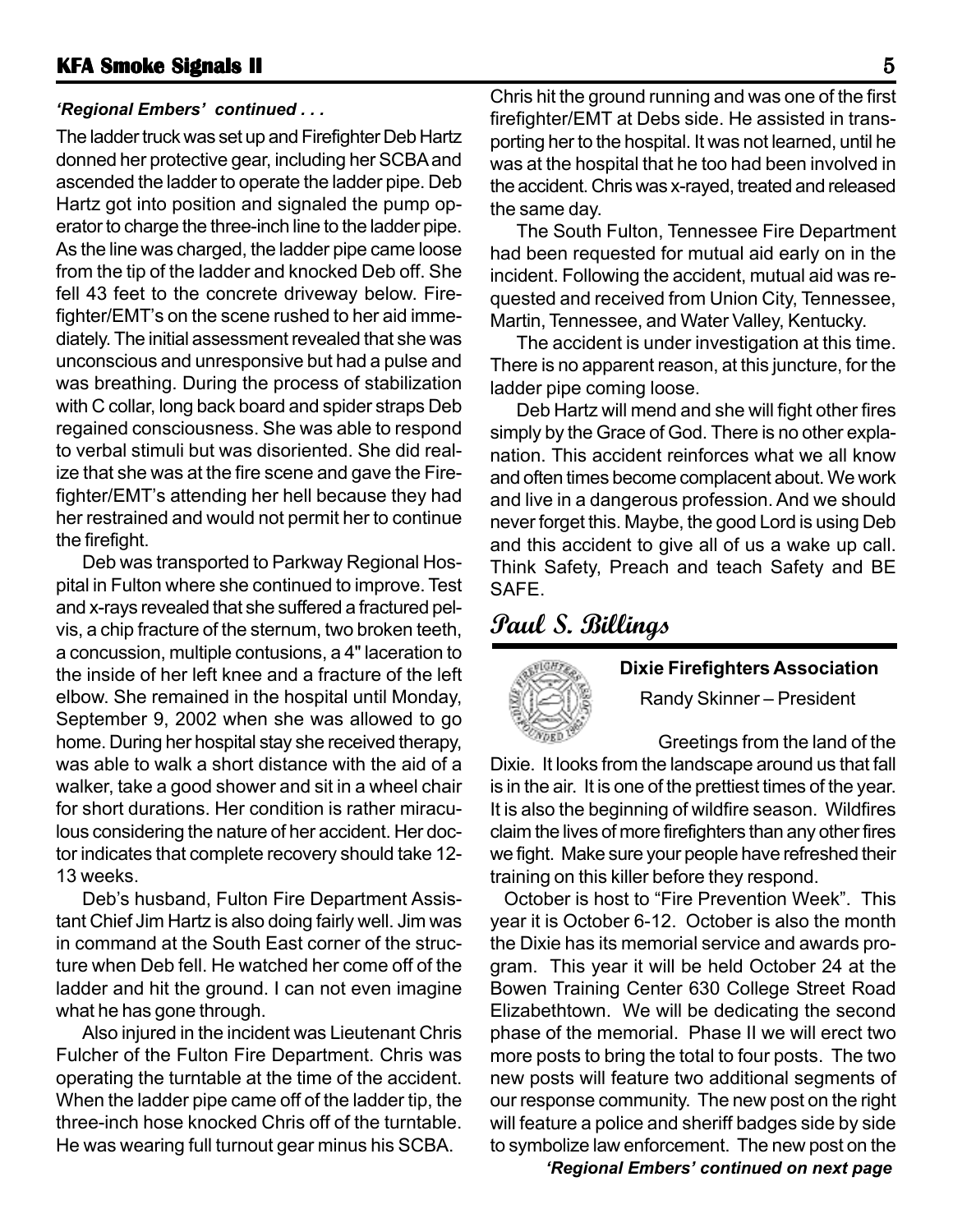#### *'Regional Embers' continued . .*

left side will feature a tractor, factory, and meshed gears symbolizing our farming and industrial communities and those who have given their lives in those endeavors. The service will begin at 6:30 with the reading of the names of all service personnel who have passed away. Next the meal will be served and awards will be presented to those who have gained a new certification in the last year. We are planning a wonderful experience for all who attend. Please come and join us.

Plans for the Dixie Fire School are now under way. We had our fist fire school meeting September 19 and we are excited about what we are doing. Plans are still very fluid but we will be offering a EMT Transition course that will begin on Friday March 8<sup>th</sup> and finish on the  $10<sup>th</sup>$ . This course is necessary for those EMT FR that have not had the new First Responder course. You must take the transition before July 1<sup>st</sup>, 2003 to stay certified. It is not too late for you to have input into the classes we offer. We will be meeting many more times before the classes are set. If you would like to offer a comment or suggest a class you can e-mail me at rskinner@kvnet.org, fax 270-766-5251, or mail to Randy Skinner, 630 College Street Road, Elizabethtown KY 42701. We would like to thank the 800 plus that attended last year's school and look forward to serving in 2003. Be safe and remember the person with the most influence on your safety is YOU!

Randy Skinner,

President , Dixie Firefighters Association



# Jefferson County Fire Service

#### **Jefferson County Fire Service WEBSITE wins prestigious Design Award**

Jefferson County Fire Service has been awarded the Award of Distinction for Overall Website Design. The recognition comes from The Communicator Awards, an international awards competition founded by communication professionals to recognize excellence in the communication field. Entries for the competition come from all 50 states and

numerous foreign countries. The Communicator Awards gives winners the recognition that the work they are producing is outstanding and highly regarded by their peers. All work is judged solely on its own quality, creativity, resourcefulness and high standard of excellence. The Award of Distinction is presented for projects that exceed industry standards in quality and excellence.

#### **Jefferson County Fire McMahan Fire Protection District receives Commemorative Quilt**

The members of the American Sewing Guild presented McMahan Fire Protection District with a handmade quilt, commemorating the September 11th tragedy, on Wednesday August 28, 2002.

The quilt was a project promoted by their National Organization, as a Community Service project to remember those who died on September 11th, and to honor Fire-Fighters. According to Joanna Crenshaw, American Sewing Guild President, the quilt is red, white, and blue, and carries a portion of the speech from President Bush announcing the bombing of Afghanistan, with the words

#### **"We will not waiver, we will not tire, we will not falter, and we will not fail".**

The quilt kit was donated by Joann Fabrics. The American Sewing Guild is made up of 65 members, and they participate in many community service projects such as making baby items for University Hospital, and Christmas stockings for children of inmates. According to Fire Chief Paul Barth, since the September 11 tragedy, the outpouring of love and recognition of Fire-Fighters has been a bit overwhelming at times, but the Fire-Fighters truly appreciate the acknowledgement and recognition. The quilt will hang in the fire station, as a constant reminder and remembrance of all emergency service workers, and civilians, who made the ultimate sacrifice on September 11th.

# **Pennyrile Fire and Rescue Association**

#### Red Howton-President

By the time you are reading this article the Pennyrile fall school will be history. I have no way of knowing how successful this school will be but I do know that there has been many hours of hard work put into its planning.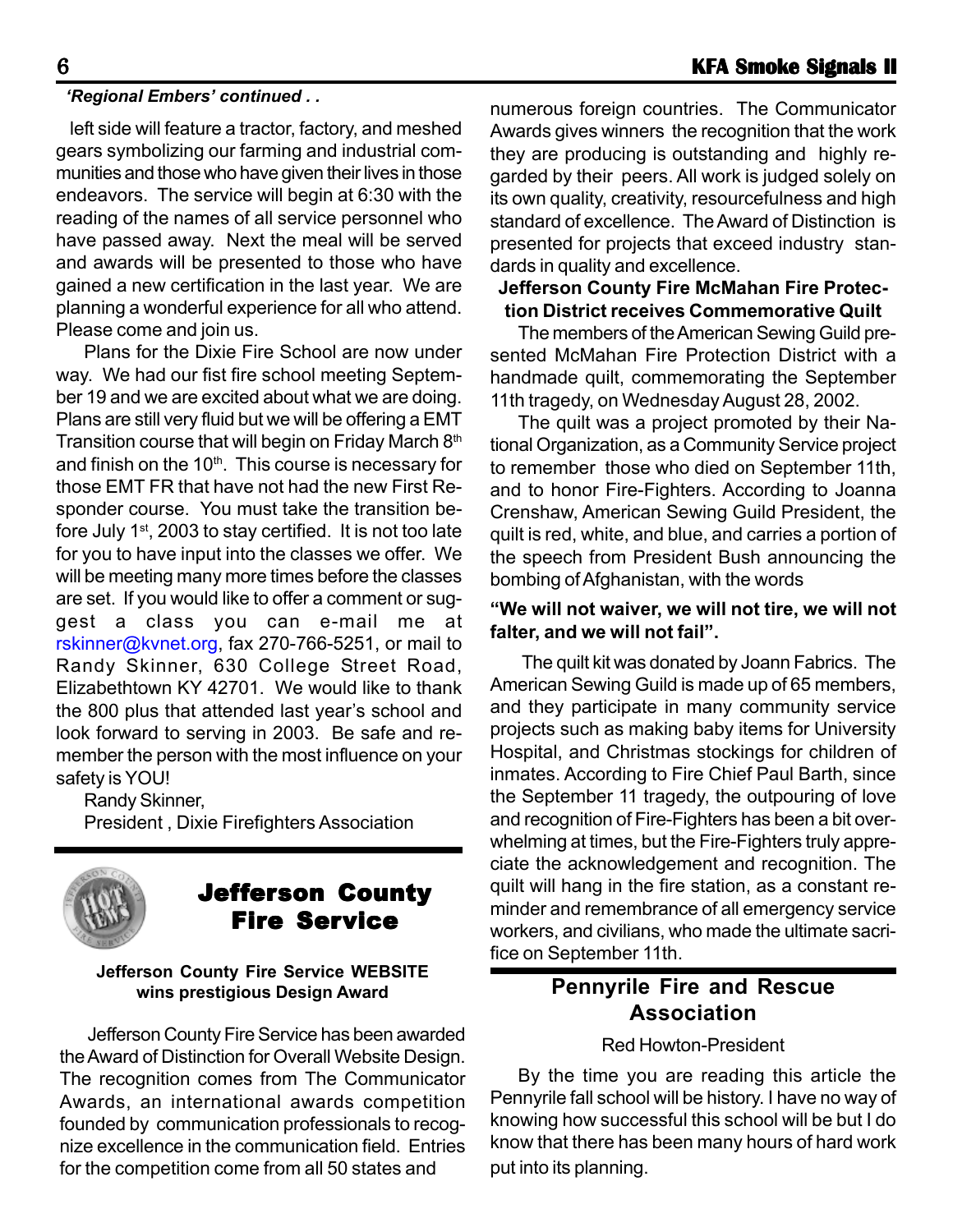#### **KFA Smoke Signals II KFA Signals II** 7

The school as well as the Pennyrile Area Training Center has been moved to Princeton. The new Center is progressing nicely but will not be finished in time to use for this year's school. For those of you who have not seen the new facility it is located on Hwy 62 west in Princeton. I urge everyone to take the time and go by and get a close up look at it.

This has been a very exciting as well as a rewarding year for me as president of one of the fasting moving associations in the state. We are relocating the training center, we have moved our school to reflect the new home of the training center, we changed the dates of our school and we have tried to bring firefighters of our area and surrounding areas the classes that they want and need to safely perform their jobs as fire and rescue workers.

In a week or so after this year's school I will pass the gavel on to Josh Thomason the Chief of the Smithland Fire Dept. I have nothing but Thanks and Praise for everyone who has helped me in any way during this past year. I have not asked anyone to work on a project or help in any manner that they did not respond in an over whelming way. I will not try to mention everyone's name because I would surely leave someone out. I would like to thank all the Departments who hosted the meetings and provided us with great food and meeting rooms.

When you can have the presidents from three regional associations in attendance at the same meeting working together to see that firefighters and rescue workers receive the training that they need I believe that you can say that everyone in this area is truly unified. Again I would like to say thanks to everyone who attended the meetings and who did anything to make this a great year for the Pennyrile Area Fire and Rescue Association.

# **United We Stand and God Bless America Red Howton**

**I am only one, but I still am one. I cannot do everything, but still I can do something; and because I cannot do everything I will not refuse to do the something that I can do.**

**(Edward Everett Hale)**



# **Fireman Joe Says Joseph Stambush**

KFA Pub Ed Committee Chair I wanted to begin by congratulating Bill Carver and the entire staff from Barren River Firefighters Assn. for a excellent confer-

ence, I for one had an excellent time but enjoyed the fellowship and comradship more than anything. I can't remember a Firefighters Olympics that was any hotter than it was Saturday Night, special congratulations to the participants, especially Faubush FD, Thanks for the excitement and your dedication.

Our Fire and Life Safety Education Teams are the center of this year's Fire Prevention Month campaign. This year's theme, "Team Up For Fire Safety", encourages everyone to support your efforts to ensure safer families and safer communities. Many of our fire departments are planning, Shopping Center Displays, Open Houses, School and Day Care Facilituy Presentations and many more exciting activities. Please spport and start Fire Prevention Activities in your community and "Team Up For Fire Safety".

Our friends at National Fire Protection Association have prepaired an otstanding web site this year which is open to everyone. There is useful and helpful information which can be downloaded without cost to your department. Check out this great Fire Prevention resource at www.nfpa.org.

I hope everyone who wanted took the opportunity to attend our Fire and Life Safety Education Workshop in Elizabethtown September 14th and 15th. 28 Life Safety Educators were in attendance. It was a resounding success. I wish to thank E-town Chief Mike Hulsey and Inspector Rusty Todd for their efforts to make the seminar a success. Peg Carson from NFPA conducted the workshop which helped everyone better understand the great value of the "Risk Watch" program. We are working very hard to make this program our new "State Wide" initative. Risk Watch is the first comprehensive injury prevention program that links teachers with community safety experts. Developed for children in pre-school through eight-grade, Risk Watch provides age appropriate lesson plans in every module. In addition to lesson plans, every module includes activity sheets *continued on next page*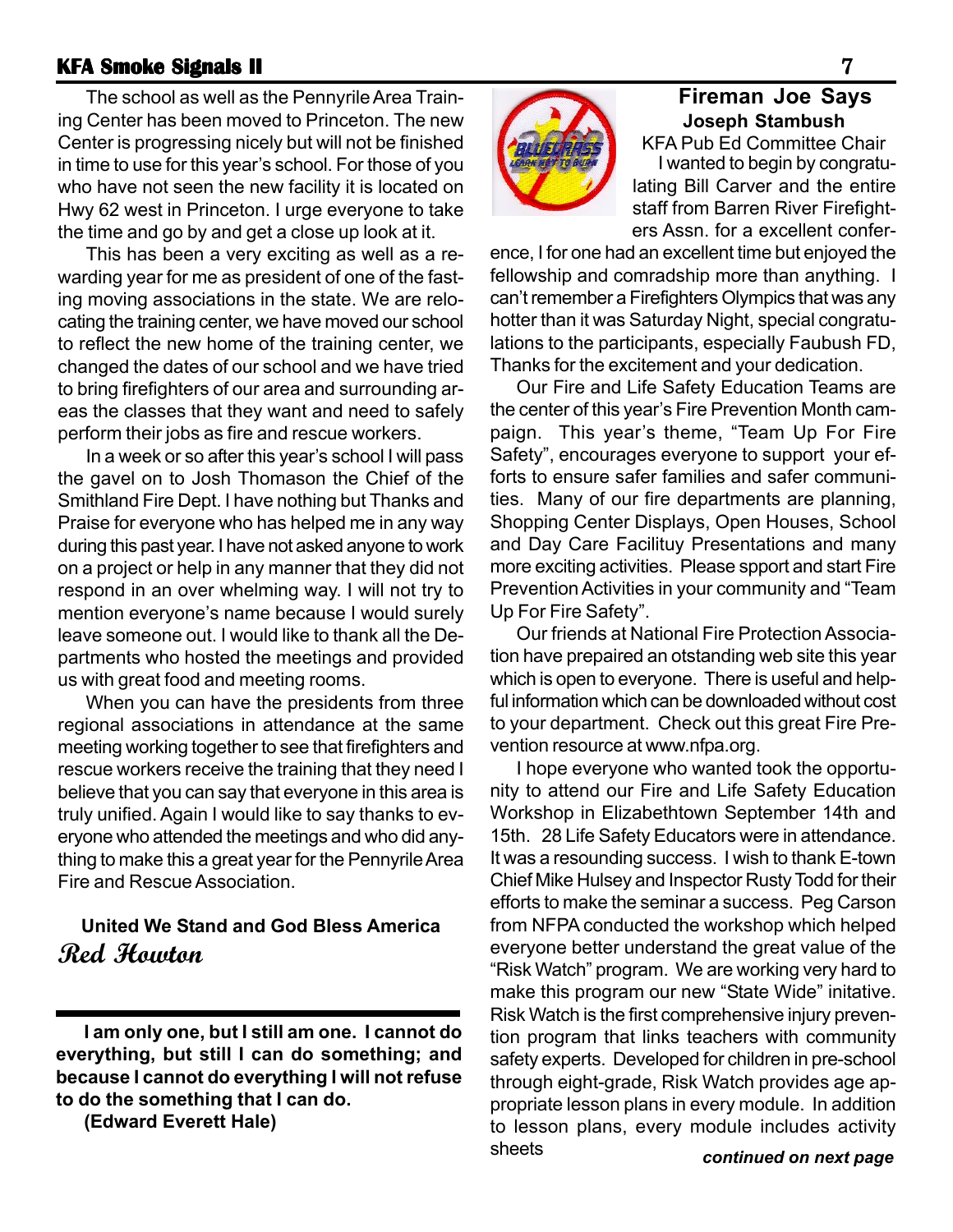#### *'Public Life Safety Education' continued . . .*

that help get students excited about learning and reinforce life-safety messages. Workbooks that extend the program with fun, interactive activities are also available. Risk watch is a cost-effective resource that not only meets educational goals, but also saves lives. Pictures from the workshop as well as minutes from the Pub Ed Committee meeting September 15, 2002 are available on the KFA website www.kyfa.org. To find out more about Risk Watch visit the Risk Watch website at www.riskwatch.org or use our link on the KFA website under Public Education.

I like many Fire and Life Safety Educators throughout Kentucky, are preparing our busiest time of the yesr. We need lots of help from our friends, firefighters and EMT's, Paramedics and Fire Officers, teachers, safety advocates everywhere, roll up our sleeves, be part of our team! "Team Up For Fire Safety" in your community today. Good Luck with your campaign!



### **National Volunteer Fire Council**

Ken Nipper, Director Bryant Stiles, Alternate

# **NVFC Releases Report on the Role of the Volunteer Fire Service on 9/11**

The NVFC has released a 119-page report entitled, "*The Role of the Volunteer Fire Service in the September 11, 2001 Terrorist Attacks".* This is the first report that focuses on the actions of thousands of volunteers who responded on that tragic day and the days afterward.

During the course of the study, 375 volunteer fire departments were identified as being involved in the response to and recovery from the terrorist attacks in New York City, NY, Arlington, VA, and Somerset County, PA. In total, more than 3,000 volunteer firefighters and emergency medical technicians provided more than 75,000 hours of service.

"The volunteer fire service played a major role in the response and recovery of the events on that horrific day," said NVFC Chairman Philip C. Stittleburg.

"The report clearly demonstrates the spirit of volunteerism, patriotism and professionalism that exists in the fire service."

The volunteer roles varied by incident:

- In New York City, an estimated 2,600 emergency services personnel from 285 volunteer fire rescue departments provided more than 43,700 hours of service in the response to and recovery from the terrorist attacks on the World Trade Center. Volunteers performed search, rescue, and recovery operations, were involved in fire suppression activities, and backfilled fire stations of FDNY companies that were operating at the disaster site.
- Over 100 volunteer departments participated in the response to the attack on the Pentagon with a force of approximately 1,930 volunteers who provided nearly 30,000 hours of firefighting, search and rescue, backfilling fire stations throughout the region, and other critical roles.
- The crash of United Airlines Flight 93 in rural Somerset County was handled by an all-volunteer fire rescue service that was made up of 55 volunteers from 10 departments. These emergency services personnel provided more than 1,500 hours of service.

Undoubtedly, the events of September 11, 2001 have changed America's fire service. Some departments, particularly those in and around the affected metropolitan areas, noted some increase in volunteer membership, but the rise has not been enough to counteract a 20-year downward trend in volunteerism nationwide. Nonetheless, volunteers were shown to be critical to the successful mitigation of terrorist attacks. Volunteer departments must be better prepared in equipment and training to handle homeland security responsibilities. Much of the nation is protected solely by volunteer fire departments.

*continued on next page* The report emphasizes the fire service's need for specialized equipment and training in hazardous materials incident mitigation, weapons of mass destruction (WMD), and high-rise firefighting. Fire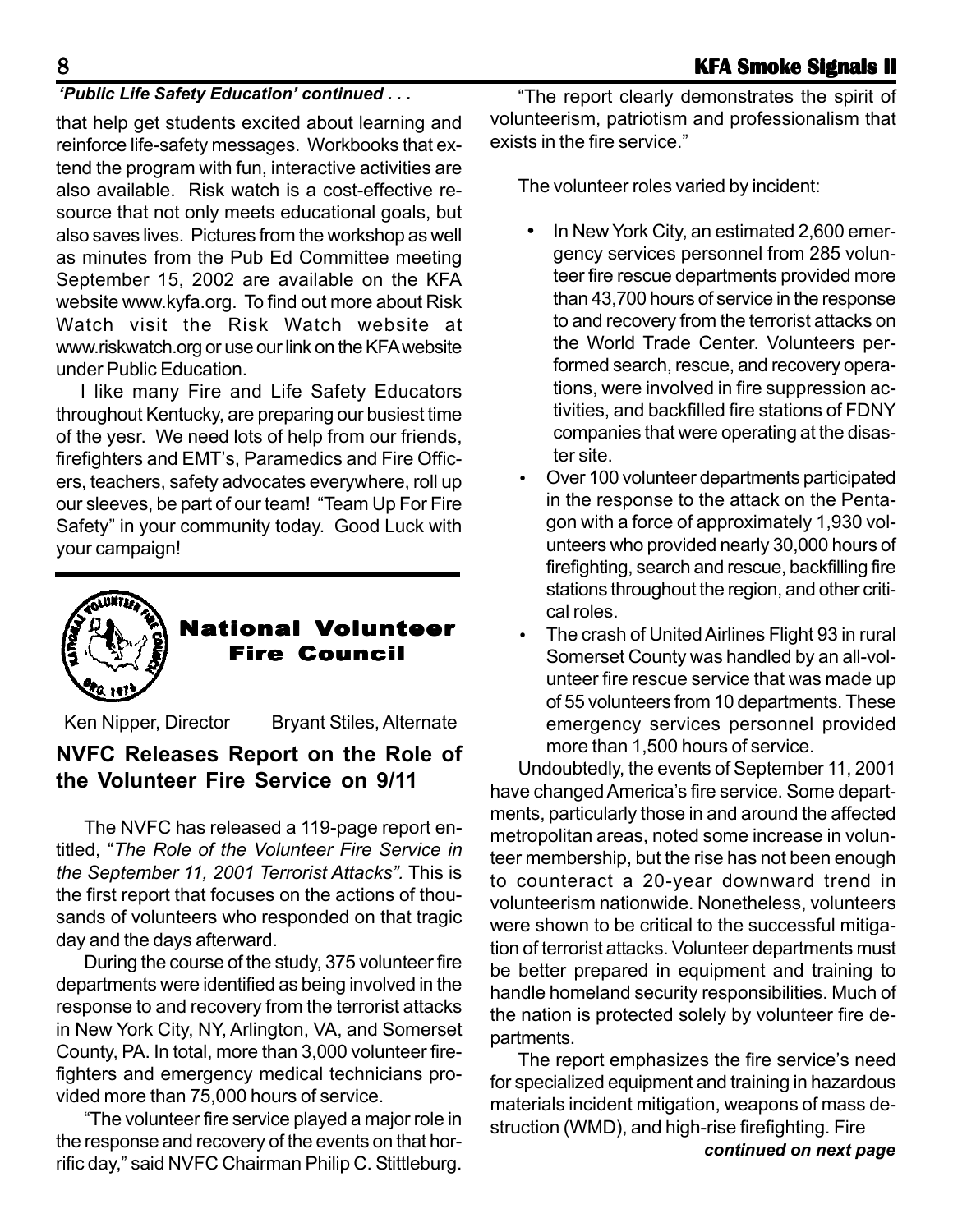### **KFA Smoke Signals II Bignals II Bignals Research 2012 Bignals Bignals B**

### *'NVFC' continued . .*

departments must train with surrounding jurisdictions on a regular basis to build trust and become familiar with one another's operating procedures. Fire department communications and the ability for firefighters to communicate with other emergency services personnel from surrounding jurisdictions must be unimpeded (the issue of interoperability). Equipment such as air cylinders and hose couplings must be compatible among departments providing mutual aid to each other.

Finally, the study found that self-dispatch and freelancing especially in the absence of a strong unified incident command system can cause myriad problems, though well intentioned. Among the problems identified as a result of self-dispatch and freelancing are: lack of accountability; inappropriate personal protective equipment; and the inability to communicate with incident commanders and other firefighters.

This study was funded by the National Guard Bureau under a project called the *Comprehensive Reference Resource Report on the September 11, 2001, Terrorist Attacks* (CRR)*.* Science Applications International Corporation (SAIC), an international consulting firm based in San Diego, CA, is developing the CRR in support of the National Guard Bureau. TriData Corporation, a public safety management consulting firm located in Arlington, VA, performed the research and analysis for this study; some of its study staff were among the emergency responders on September 11<sup>th</sup>.

For more information and to download a copy of the report, visit www.nvfc.org.

#### **FREE Wildland Fire Homeowner Education Material Available** *Help your Constituents Create Defensible Space Around Their Homes*

SAFECO is pleased to offer you these important consumer education pieces for your constituents who live in urban interface areas. Your constituents love the natural beauty in which they live but they also know that the danger of wildfire striking their home exists if they choose to live in heavily forested areas that also contain urban development.

SAFECO Community Relations developed these materials for FireFree, A Golden Smokey Award winning program, in conjunction with fire prevention professionals in Bend, Oregon. The brochure and presentation video outline the 10 steps that homeowners can take to create defensible space around their home thereby reducing the risk of their home being destroyed by wildfire.

These materials are available free of charge by emailing **jensil@safeco.com.** Just reference which materials you would like to receive, where they should be shipped and how you plan to use them in your community. FireFree trifold brochure Item #AR-5187 Free Limit 500. FireFree presentation video Item #AR-5221 Free Limit 2

#### **USFA Offers New Information Module on Ambulance Fee Schedule Final Rule and Reimbursement Strategies for Fire and EMS Departments**

The United States Fire Administration (USFA), part of the Federal Emergency Management Agency (FEMA), is providing an information module regarding the Centers for Medicare and Medicaid Services (CMS) Ambulance Fee Schedule Final Rule.

The new Ambulance Fee Schedule Final Rule has raised many questions among providers. This module provides timely information to improve understanding of the Rule's requirements and present ideas for strategies that will assist departments in optimizing reimbursement within these requirements and limitations. The viewer will need the following programs to view the entire module: Adobe Acrobat 4.0 or greater and PowerPoint 2000. In the event that the viewer does not have PowerPoint, the module can be completed without it.

The module contains an overview of the history of Medicare, a description of Medicare Part B requirements applicable to ambulance providers, an explanation of the new Rule, methods and considerations for strategies to optimize reimbursement, and several helpful resource links. In addition, an Instructor Guide, Student Handout, and PowerPoint slide show covering the main points of the module is available through the Resources link for downloading and use by the department's training division.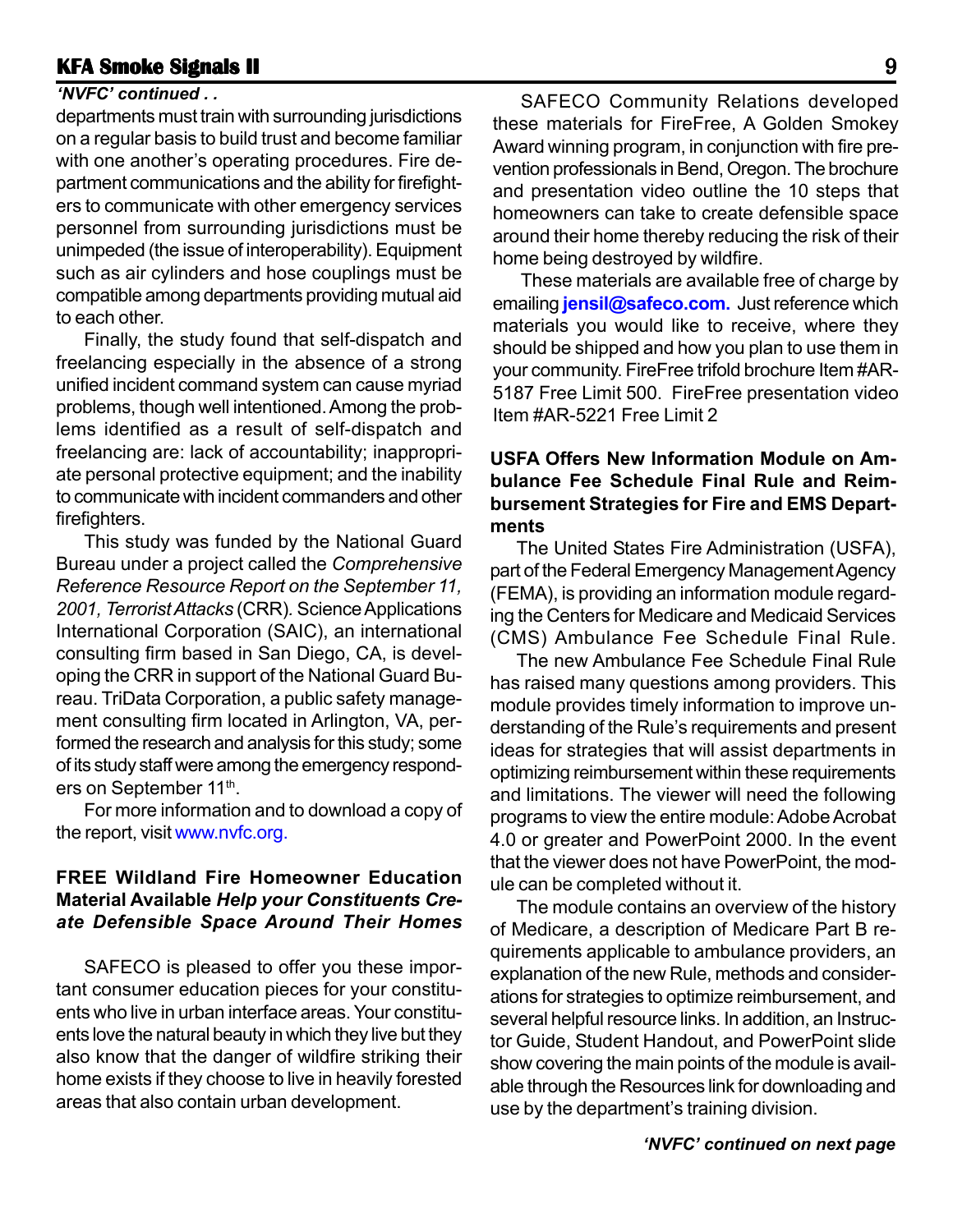#### *'NVFC' continued . . .*

The Instructor Guide and Student Handout files are provided in both Word 2000 and Adobe Portable Document Format (PDF) and are formatted for double-sided printing. The viewer may read the module content in its entirety or use the links to access specific sections. Several sections contain internal links to other documents or self-paced activities. This module takes approximately 1 hour to complete. The Resources link provides access to other documents, additional useful web sites, and the PowerPoint slide show. The slide show takes approximately 15 minutes to view in its entirety.

To view this material, go to: http:// www.usfa.fema.gov/dhtml/fire-service/ambulance/ intro.cfm

# National Fallen Firefighters Fondation Announces Schedule for Memorial Service

 The National Fallen Firefighters Fondation Memorial Weekend will move to Washington D.C. and plans to host about 100,000 participants. The program normaly is held in Emmitsburg Maryland at the National Fire Academy. Because of the number of deaths associated with the 9-11 murders and the number of associated persons attending the move became necessary. The event will be held at the MCI center in Warshington. The center will hold 20,000 people and and the rest of the estimated 100,000 will be able to view the ceremony on large projection video screens set up outside the center.

The schedule for the weekend includes:

**Friday** October 4 families arrive with welcome receptions at each hotel.

**Saturday** the Red Helmet Motorcycle Ride will begin with a ceremony at the Pentagon and follow with a ride through Washington. At 7 p.m. there will be a candlelight service at the National Shrine of the Immaculate Conception.

**Sunday** will begin with a non-denominational prayer service at each family hotel. The Procession of Honor involving the many department honor guards that attend the memorial each year will march down Constitution Avenue at 11 a.m. to the MCI center.

# *EDUCATIONAL OPPORTUNITIES*

# **6TH Annual NEXT STEP Heavy Rescue SCENARIO BASED HANDS ON TRAINING CLASS**

Time is RUNNING OUT!! October 12-13, 2002 don't be LEFT OUT!!! Class will be held in Middletown Kentucky at the Fire Training Site.

Your cost per participant is \$325.00. We only have room for 22 more students in the class.

Get information from our WebSite www.hightechrescue.com. Call today or register online and fax it to us 502-633-0659. You can phone us at 888-848-6144. High Tech Rescue is a proud Sustaining Member of the KFA



We hope to see your department represented on this exciting weekend.

# **MEADE CO. FIRE SCHOOL OCTOBER 5-6, 2002 BRANDENBURG KY**

Courses offered include:

- 1. **EMT First Responder Transition**
- 2. **Fire Officer ICS FRT 159**
- 3. **EMT Continuing Education**
- 4. **Hard to Get Hours**
- 5. **Farm Rescue**

For more information call 270-766-5238 e-mail woodrow.will@kctcs.edu or visit our website at www.sfrtarea5.org. Don't miss this excellent opportunity to attend one of the last fire schools of 2002.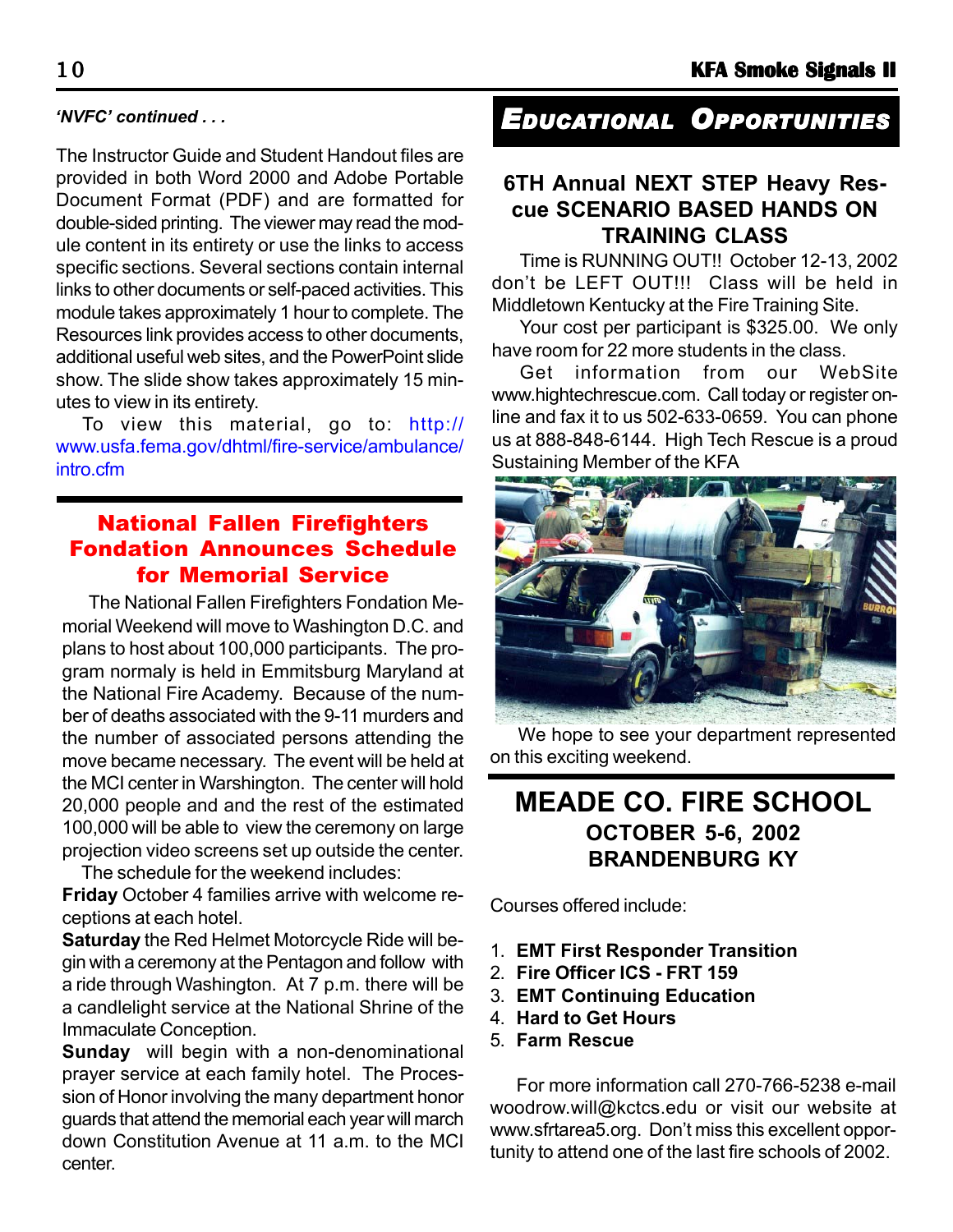

**"Chief Brunacini Comes to Northern Kentucky"**

Chief Alan Brunacini of the Phoenix, Arizona Fire Department will be presenting a seminar in Northern Kentucky on Saturday, November 23, 2002. This seminar will cover "Boss Behaviors" & "Customer Service", as many are aware Chief Brunacini is very well known for his outstanding candor and commitment to simplifying the fire service and increasing departments effectiveness.

Erlanger Fire/EMS is sponsoring the seminar, which begins with coffee & doughnuts at 08:00, seminar at 08:30 and lunch is provided for only \$60. If you are interested in attending please call (859) 727-5844 for more information.



**Fire School - London** October 19, 20

Contact Greg Gray at (888)234-0100 or E-mail : sfrt13@kih.net

# **Fire Commission Meetings**

October 3, Lexington December 5, Lexington

Phone 800-782-6823 E-mail Walter.Lage@kctcs.edu

# **Grayson Co. Fire School November 2-3, 2002**

# **Leitchfield KY**

This year's school will be held at the new Grayson County Middle School in Leitchfield. Classes being held include:

- **1 Propane Emergencies**
- **2 EMT First Responder Transition**
- **3 Wildland Awareness/Hard to get hours**
- **4 Basic 16 hours of initial training**
- **5 Rural Water Supply**
- **6 Flashover Training**
- **7 Auto Extrication**

This is the last fire school scheduled in area 5 for 2002. Please don't miss out on your State Aid money because one of your people did not take the time to get the needed training. You will not find a better opportunity to take the EMT FR Transition before the deadline of July 1, 2003. WHAT ARE YOU WAITING FOR? SIGN UP TODAY!!!

# *NEW ARRIVALS*

# **High Tech Rescue**

High Tech Rescue made delivery on the following high quality pieces of equipment:

#### **Simpsonville Rural Fire Protection Dist.**

2002 US Tanker, International 330 horse, 2000 gallon tank, 1000 GPM pump, 3 10" Newton Dumps on rear, Stainless Steel Body. The new truck was delivered August 1st.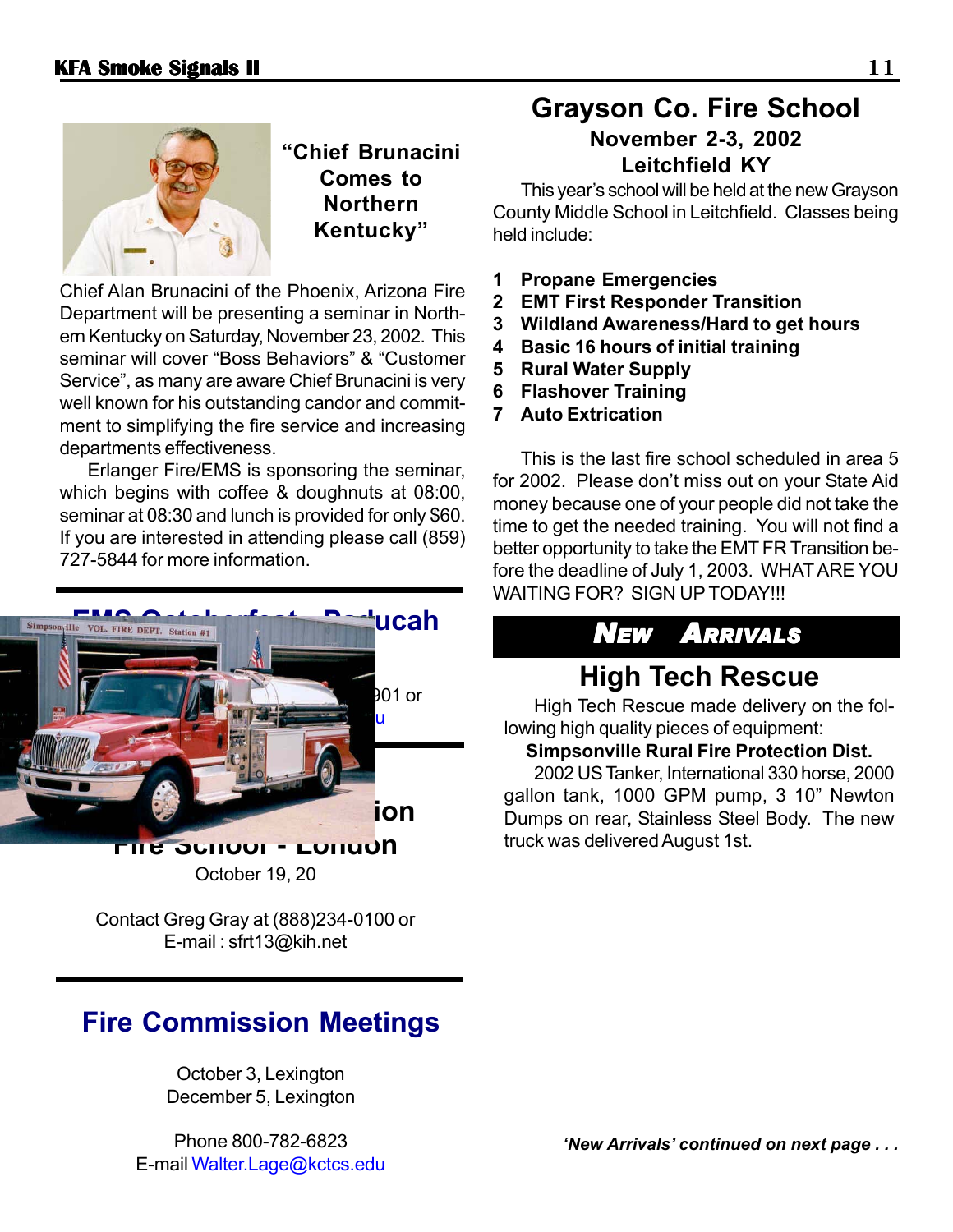*'New Arrivals' continued . . .*

**Rescue Tools Deliveries**

Halifax Fire Dept., Scottsville Ky April 02 New Castle Fire Dept., New Castle KY Jan. 02

### **Survivair SCBA**

Shelby Co. F&R Shelbyville KY July 02 25 New Panther Packs

**Mat Jack Airbags**

Camp Dick FD, Lancaster Ky July 02

### **Reidland-Farley FD Names Richard Tapp as new full time Fire Chief**

Reidland-Farley FD is the first volunteer fire department in McCracken County to have a full time paid chief. The new chief, Richard Tapp from Kosciusko Miss, took office on August 1st, 2002.

The hiring of the new chief was part of a ten-year plan to improve fire service to residents of Eastern McCracken County, according to Butch McKinney, chairman of the Reidland department's board of directors. He said the department averages 700 calls a year, most of which are car accidents and medical assistance.

The first big project for the new chief will be a new fire station. Construction will begin in about two years and will be a replacement for the current station on Park Road. It will be located on 2 1/2 acres adjcent to the Food Giant Supermarket on Benton Road.

The board also plans to spend about \$1,000,000.00 on new equipment. They currently own eight trucks including two new first-line pumpers, two backup pumpers, two brush trucks, a rescue truck and an air truck.

Tapp has a masters degree in fire administration and has taught fire subjects on the college level.

The KFA would like to offer a hardy WELCOME to our newest arrival to the ranks of the Kentucky Fire Service. We can always use another hand at our many state-wide endevors. Please take the time to make Chief Tapp feel at home here in Kentucky. The department phone number is 270-898-3191.

Death by Training

By Woody Will

In the August issue of this newsletter I wrote an article about the need for the adoption of NFPA 1403 any time we do an acquired structure burn. A New York firefighter was killed and the person in charge of the burn was convicted of second degree manslaughter. The ink from the printer was not even dry when two Florida firefighters were killed in a training fire. The two firefighters were Lt. John Mickel 32 who joined the department in 1993, and Firefighter Dallas Begg, 20 a new recruit who just started on the department on July 22 and was killed just 8 days later on July 30.

According to the National Fire Protection Association, in 2001, 12 firefighters were killed during training exercises including three career firefighters and nine volunteers.

Nine firefighters suffered fatal heart attacks, one fell from an aerial ladder, one suffered smoke inhalation during a live fire exercise, and one drowned during rescue dive training. These training deaths amounted to 12 percent of firefighter fatalities in 2001.

We must find a way to stop killing our people in training exercises. We must use every resource available when we set up burns. We must insist on full and complete Incident Command and Control. We must insure that our recruits have sufficient pretraining before they are allowed to fight a structure fire. We must have safety officers watching structures for signs of weakness or collapse.

The full report of the incident is not complete yet and as I frequently do I do not want to focus on that incident. Rather I would focus on the epidemic of firefighters killed in training exercises. When are we going to learn? Because as sure as there is a sun in the sky it is not a matter of if it will happen here in Kentucky. It is a matter of WHEN!

Before you ever agree to conduct a live burn with an acquired structure, please do these 17 things:

**1** Read NFPA 1403 cover to cover.

**2** Make sure that all participants have the minimum training as specified in 1403.

**3** Conduct pre burn inspections to ensure a safe working environment.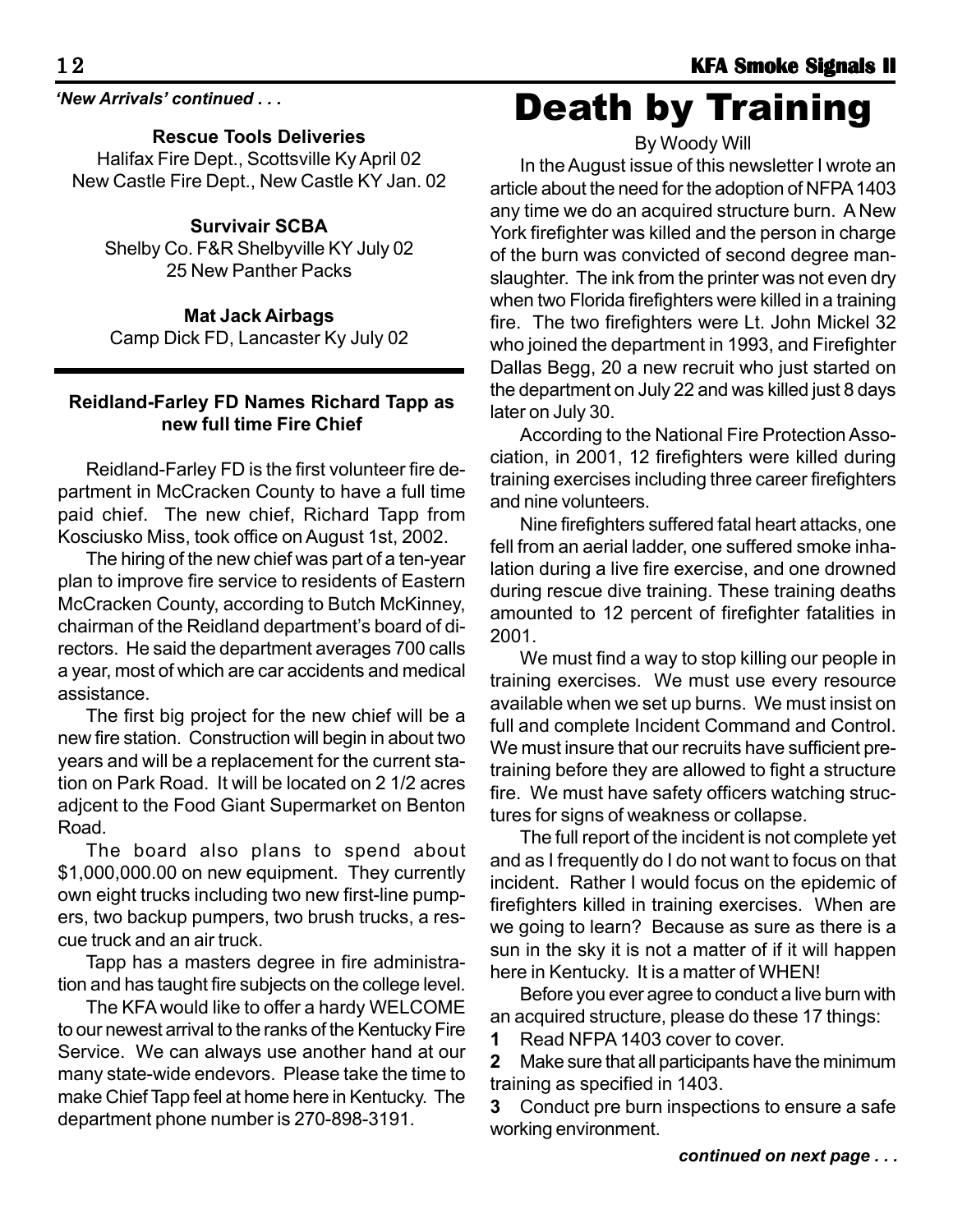### **KFA Smoke Signals II KFA Signals II** 1 3

**4** If you do not have a copy of 1403 or other Fire Commission suggested pre burn information call 800-782-6823 and the commission will be happy to send you a copy.

**5** Make sure the individuals conducting the burns have the required certifications.

**6** Ensure that you have an adequate water supply with at least a 50% reserve.

**7** Use a main pumper with a second pumper with back up lines and a second source of water.

**8** Make sure EMS is on the scene with no other task for that day.

**9** Name a Safety Officer with no other task. That person must have the authority to stop the event if in His/Her judgement the operation is unsafe.

**10** Draw a sketch of the building showing means of egress and any building anomilies that could cause students problems.

**11** Have a predetermined evacuation signal and practice it on a dry run prior to using live fire.

**12** Use an effective accountability system. Not just tags but assign someone the task of knowing where everyone is at ALL TIMES.

**13** At the end of the session conduct a critique of the burn. Allow free expression of what went right and wrong.

**14** Find ways to implement the lessons learned during the burn in your every day response.

**15** DO NOT UNDER ANY CIRCUMSTANCES ALLOW FREELANCING TO TAKE PLACE!!!

**16** Establish a staging area and ensure that students stay within the staging area when training is being conducted they are not involved in.

**17** When the structure is at its usable limit make sure you stop the activity and allow it to finish burning.

Firefighting is a dangerious profession. I know we can never make a scene 100% safe for all to work in. But I also know and so do you that we can do a lot better than we have done in the past. Events out of our control will continue. It is therefore our responsibility to insure our policies are in place and enforced fairly for all. We must wear all required safety gear ALL the time. We must parctice safety from the time we get up until the time we go to bed. It MUST become second nature if we are to begin to stem the tide of fire/training ground incidents and accidents. Firefighting is a tough job and safety is part of it.

# **Results of the LaGrange Tanker Accident**

On March 4th 2002 Firefighter Richard J. Drake was killed when the tanker he was driving was struck in the passenger side by a train. Whenever an accident of this nature occurs NIOSH usually will do an investigation on the accident and make recommendations. We offer the following as an excerpt from that report which is located at http://www.cdc.gov/ niosh/face200210.html for the full report.

#### **SUMMARY**

On March 2, 2002, a 48-year-old male volunteer fire fighter/engineer (the victim) was fatally injured when the tanker truck he was driving was struck by a freight train as he attempted to traverse a private, unguarded railroad crossing. The victim was returning to the station from a live-burn training exercise. The train struck the tanker truck on the passenger side just in front of the door. The victim was ejected and found lying approximately 75 feet from the track. He was transported to a hospital where he was pronounced dead.

NIOSH investigators concluded that, to minimize the risk of similar incidents, fire departments should

- *Ensure that drivers of fire department vehicles come to a complete stop at all unguarded railroad grade crossings during emergency response or nonemergency travel*
- *Revise or develop standard operating guidelines (SOGs) for safely driving emergency vehicles during emergency response and nonemergency travel addressing hazards fire fighters are likely to encounter, such as railroad crossings*
- *Enforce polices that require that all fire fighters who ride in emergency fire apparatus are belted securely by seat belts*
- *Provide fire fighter training on railway traffic safety in communities such as this where a high density of railway traffic exists*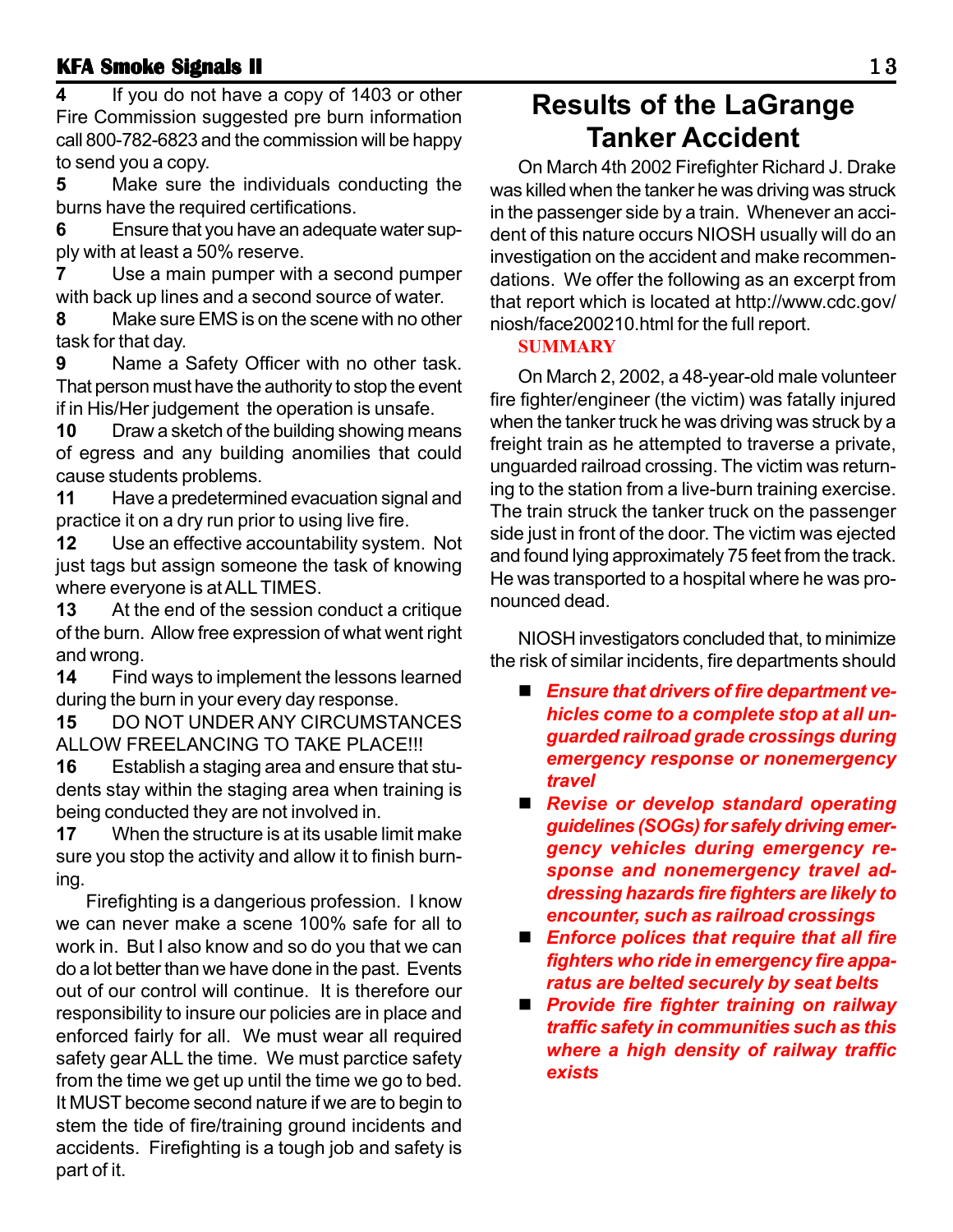# **Kentucky Firefighters Association Sustaining Members**

Please remember these members when you have purchasing needs.

| <b>10-33 EQUIPMENT, INC.</b><br>Craig and Teri Hiser<br>540 Peterson Rd · Cave City, KY 42127<br>877-678-1033 270-453-3473<br>Fax 270-453-3474<br>Web site: www.10-33.com                                                                                                                  | <b>Advanced Fire &amp; Rescue</b><br><b>Equipment Co. Inc.</b><br>Nick Gapinski<br>6633 Springvale Court<br>Newburg, IN 47630<br>800-853-7675  Fax 812-853-7676                                                                                                                                                                                                                                                                                                     | <b>Akron Brass Company</b><br>Jeff Benson<br>P.O. Box 86<br>Wooster, OH 44691<br>216-264-5678<br>Voice mail: 800-228-1161 Box 3507                                 |
|--------------------------------------------------------------------------------------------------------------------------------------------------------------------------------------------------------------------------------------------------------------------------------------------|---------------------------------------------------------------------------------------------------------------------------------------------------------------------------------------------------------------------------------------------------------------------------------------------------------------------------------------------------------------------------------------------------------------------------------------------------------------------|--------------------------------------------------------------------------------------------------------------------------------------------------------------------|
| <b>Bluegrass Fire Equipment</b><br>John Baker<br>P.O. Box 23174<br>Lexington, KY 40523<br>800-526-8393<br>Fax 859-233-1167                                                                                                                                                                 | <b>Camp Safety of Louisville</b><br>David Joels<br>3707 Bardstown Rd . Suite 7<br>Louisville, KY 40218<br>502-479-8005<br>Fax 502-479-8002                                                                                                                                                                                                                                                                                                                          | <b>Commonwealth</b><br><b>Communication Systems, Inc.</b><br>Sam Owney<br>2347 Fortune Court · Suite 101<br>Lexington, KY 40509<br>859-293-1675 Fax 859-299-8130   |
| <b>Comtronics Industrial</b><br><b>Communication Systems</b><br>David Fried Barry Jackson<br>2456 Fortune Drive<br>Lexington, KY 40509<br>800-264-6021 Fax 859-299-9334                                                                                                                    | <b>Dill's Fire &amp; Safety</b><br><b>Equipment Company, Inc.</b><br>Kentucky Regional Manager<br>Tony Johnson<br>www.dillsfire.com<br>800-624-1964  Fax 304-273-3463                                                                                                                                                                                                                                                                                               | <b>Division of</b><br><b>Emergency Management</b><br><b>Malcolm Franklin</b><br>EOC Bldg. Boone Center<br>Frankfort, KY 40601<br>502-564-8682  Fax 502-654-6251    |
| <b>Emergency One</b><br><b>Bob Burns</b><br>629 Shelby Street<br>Lexington, KY 40505<br>800-444-3473  Fax 859-255-5536                                                                                                                                                                     | <b>Emergency Equipment</b><br>Mike Brady<br>P.O. Box 75321<br>Cincinnati, OH 45275<br>859-371-7001 Fax 859-371-7003                                                                                                                                                                                                                                                                                                                                                 | <b>Emergency Service</b><br><b>Insurance Program</b><br>Peter Feid<br>20 Church Street<br>Cortland, NY 13045<br>800-822-3747    Fax 607-756-5051                   |
| <b>EMS USA</b><br>Chip Brake<br>P.O. Box 99<br>Shepherdsville, KY 40165<br>800-264-2401  Fax 502-543-5032                                                                                                                                                                                  | <b>Fire Apparatus DIV SDC</b><br><b>Bob Stark</b><br>8009 Beulah Church Road<br>Louisville, KY 40291<br>502-239-3120                                                                                                                                                                                                                                                                                                                                                | <b>Fire Department</b><br><b>Service &amp; Supply</b><br>Al Sutt<br>P.O. Box 20207<br>Louisville, KY 40250<br>800-321-6965 Fax 502-491-1487                        |
| Gall's<br><b>Phil Scheible</b><br>2470 Paulmbo Dr . P.O. Box 5465<br>Lexington, KY 40555<br>800-477-7766                                                                                                                                                                                   | <b>High Tech Rescue</b><br>James Riddle, Jr.<br>250 Rockbridge Road<br>Shelbyville, KY 40065<br>888-848-6144<br>Local 502-633-0149 Fax 502-633-0659                                                                                                                                                                                                                                                                                                                 | <b>Hilliard Enhanced</b><br><b>Learning Programs (HELP)</b><br><b>Mike Hilliard</b><br>www.4-help.org<br>Email: firecds@cs.com<br>502-291-4357    Fax 502-228-4357 |
| Jack L. Slagle Fire Equipment · Jack Slagle<br>Main Office: 1100 Bill Tuck Hwy, S Boston, VA 24592<br>P804-575-7905 1-800-446-8896 F804-572-3373<br>E-Mail: slaglefire@slaglefire.com<br>WebSite: www.slaglefire.com<br>Branch Office: 1818 Old Dunbar Rd<br>Cayce (W. Columbia), SC 29171 | Kentucky Fire Commission - State Fire Rescue Training<br>Division Directors: Steve Calhoun & Walter Lage<br>2750 Research Park Dr. - Barn Annex • P.O. Box 14092 • Lexington, KY 40512<br>(800) 782-6823 (859) 246-3484 Fax<br>The mission of the Fire Commission is to strengthen, upgrade and improve<br>the fire service for the citizens and industry of the commonwealth through<br>standardized education, training, communication and distribution of funds. |                                                                                                                                                                    |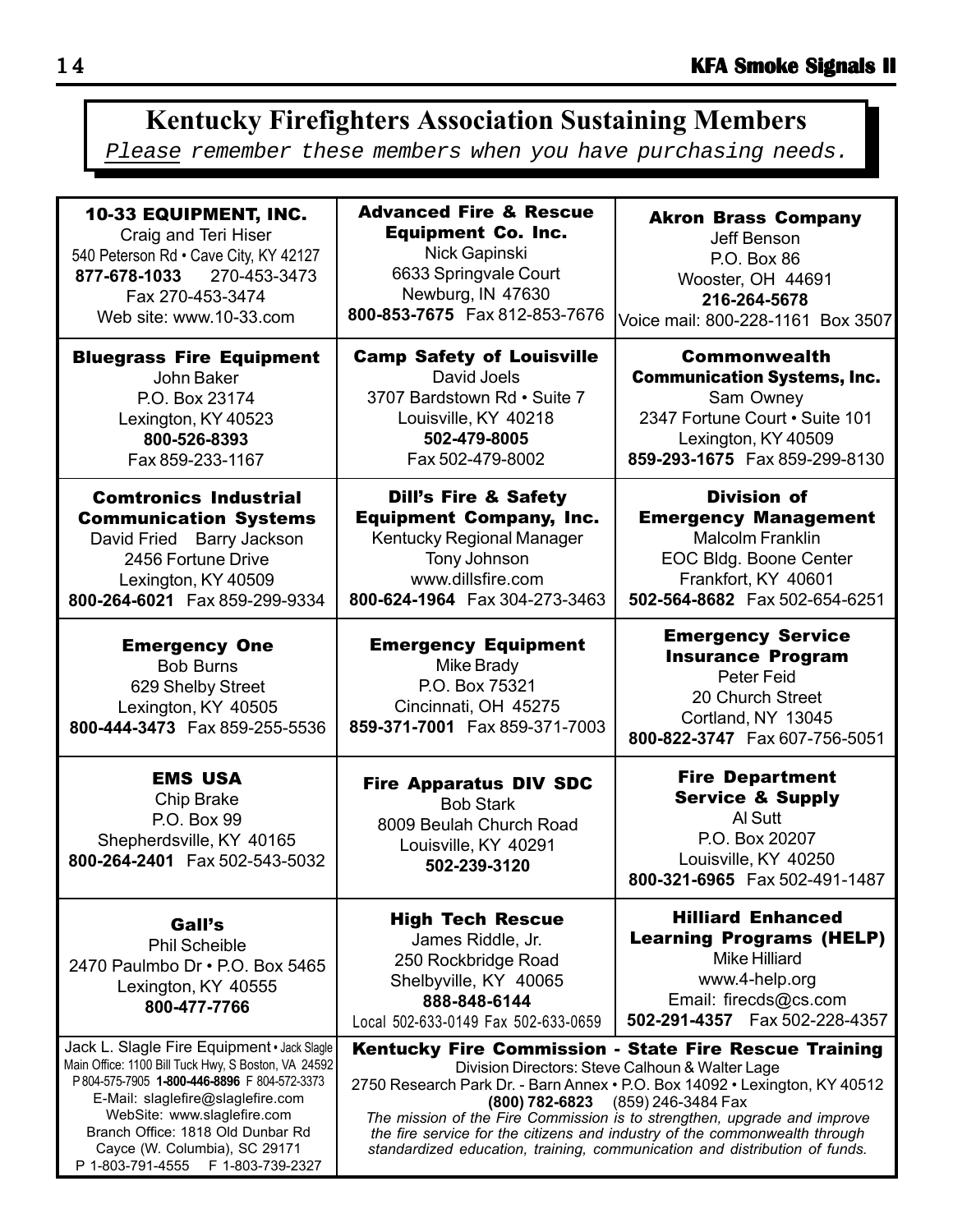# **Kentucky Firefighters Association Sustaining Members**

Please remember these members when you have purchasing needs.

| <b>Kentucky Public</b><br><b>Entity Programs / VFIS</b><br><b>Steve Sierveld</b><br>P.O. Box 17374 . Dixie Branch<br>Edgewood, KY 41017<br>800-753-6734    Fax 859-331-4937     | Kentucky State Fire Marshal<br>Dave Manley<br>1047 US 127 South<br>Frankfort, KY 40601<br>502-564-3626 Fax 502-564-6799                | <b>Louis &amp; Henry Group</b><br>Joy DeMoss<br>101 South Eighth Street<br>Louisville, KY 40202<br>502-589-5010 Fax 502-584-2820           |
|---------------------------------------------------------------------------------------------------------------------------------------------------------------------------------|----------------------------------------------------------------------------------------------------------------------------------------|--------------------------------------------------------------------------------------------------------------------------------------------|
| <b>MCA Incorporated</b><br><b>Tara Hardwick</b><br>845 4th Avenue • Suite 405<br>Huntington, WV 25701<br>800-676-4785  Fax 304-522-4222                                         | <b>McCord Emergency Lighting</b><br>Mike McCord<br>525 Brookwater<br>Lexington, KY 40515<br>859-271-4311  Fax 859-273-1511             | <b>McCoy Miller</b><br>Brad Conover - Randy Herron<br>108 Ronaldson Court<br>Campbellsville, KY 42718<br>270-465-7642  Fax 270-384-5328    |
| <b>MSA</b><br><b>Mark Gustafson</b><br>5404 Seaton Lane<br>Louisville, KY 40291<br>Phone/Fax 502-239-7223                                                                       | <b>Orr Safety</b><br>Dave Goldsmith<br>P.O. Box 16326<br>Louisville, KY 40258<br>800-669-1677<br>Fax 800-800-6774                      | <b>Parr Emergency</b><br><b>Products Sales, Inc.</b><br>Lisa Wright<br>P.O. Box 300<br>Gallaway, OH 43119<br>800-282-7904 Fax 614-878-3779 |
| <b>Public Safety</b><br><b>Equipment Company, Inc.</b><br><b>Dennis Downes</b><br>9616 Seaton Brooke Lane<br>Louisville, KY 40291<br>502-239-2006  Fax 502-239-3322             | <b>Rugged Wear</b><br>Debrah Winkle<br>206 Big Hill Avenue<br>Richmond, KY 40475<br>606-623-1135                                       | <b>Service Plus</b><br>Jim Davis<br>P.O. Box 673<br>Winchester, KY 40392<br>Phone/Fax 859-744-5949                                         |
| <b>Southeastern</b><br><b>Emergency Equipment</b><br>Rob Waller<br>P.O. Box 1196<br>Wake Forest, NC 27588<br>800-334-6656  Fax 888-556-1048                                     | <b>Summit Fire Apparatus</b><br>Joe Messmer<br>P.O. Box 17128<br>Edgewood, KY 41017<br>859-331-0360  Fax 859-331-0399                  | <b>Survivar Inc.</b><br>Gary Gray<br>3001 S. Susan Street<br>Santa Ann, CA 92704<br>714-545-0410  Fax 714-850-0299                         |
| <b>Throughbred</b><br>Air Systems, Inc.<br>Mike Stone<br>208 Westmoreland Way<br>Lexington, KY 40324<br>Phone/Fax 502-863-6442                                                  | Vogelpohl Fire Equipment, Inc.<br>William Vogelpohl<br>2756 Circleport Drive<br>Erlanger, KY 41018<br>800-797-8317    Fax 859-282-1550 | <b>Wynn Fire Equipment</b><br>Charles & Kathy Wynn<br>P.O. Box 269<br>Woodbine, KY 40771<br>606-523-9269  Fax 606-523-0591                 |
| <b>Public Entity Insurance Inc.</b><br><b>Roeding Group Companies</b><br>2525 Harrodsburg Rd · Suite 220<br>Lexington, KY 40504<br>Toll Free 1-888-696-9620<br>Fax 859-296-4583 | <b>You could</b><br>advertise<br>Here!                                                                                                 | To advertise in this space<br>in the next issue of<br><b>Smoke Signals II</b><br>contact Bryant Stiles<br>at 270-273-3187                  |